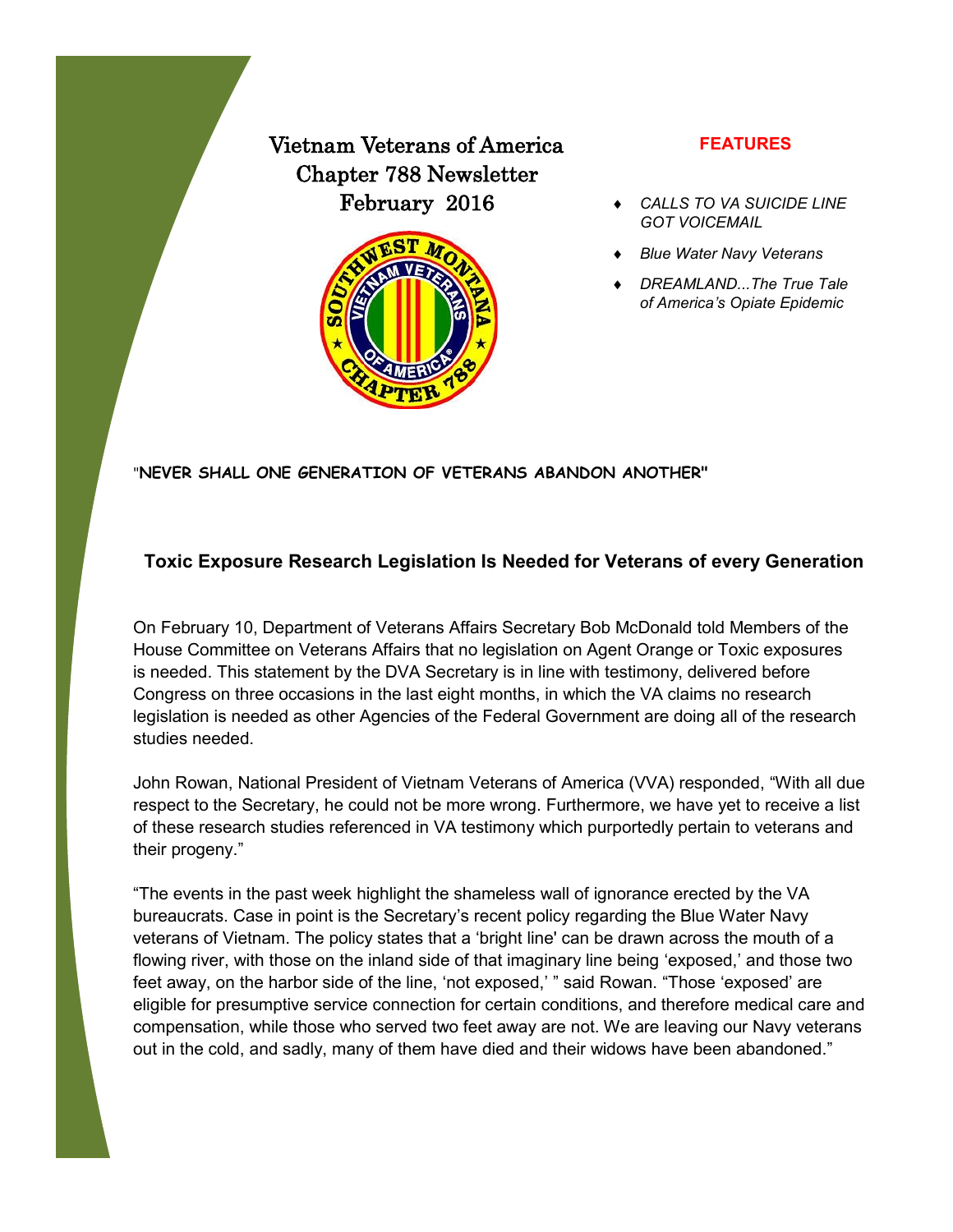

#### **Lack of training, overload at backup crisis centers cited**

A VA suicide hotline movingly portrayed in an Oscar-winning documentary has allowed crisis calls to go into voicemail and has struggled with adequate staff training, according to an inspector general investigation.

Inspectors found problems occurred when calls were routed to backup crisis centers after staff at the Department of Veterans Affairs suicide hotline center in Canandaigua, N.Y., (800-273-8255) were taking all the calls they could handle.

"We substantiated allegations that some calls routed to backup crisis centers were answered by voicemail, and callers did not always receive immediate assistance," said the VA Inspector General report made public late last week.

The VA, which has highlighted veteran suicides as a crucial area of concern, said that since the hotline was created in 2007, about 2 million calls have been answered and emergency efforts made to intervene and save lives in more than 53,000 cases.

An HBO documentary highlighting the life-and-death drama of the VA suicide hotline efforts won an Oscar last year.

The Inspector General report did not document how many calls are going to voicemail. But it said the number of calls going to backup crisis centers increased dramatically in recent years, from 36,261 in 2013 to 76,887 in 2014. About every sixth call goes to a backup center, the report said.

Investigators found 20 calls going to voicemail at one backup crisis center in 2014 where staff were apparently unaware there was a voicemail system, the report said.

In response to the findings, the VA concurred with all recommendations for taking steps to ensure calls no longer go to voicemail and that staff training be improved. Steps to increase staffing at the Canandaigua center were announced by the VA almost a year ago, said Victoria Dillon, department spokesperson.

A comprehensive training initiative is underway, and a quality assurance surveillance plan to monitor backup centers is being developed, she said.

"Systems are being reviewed and action plans have been developed to resolve the issues and address the OIG (Officer of Inspector General) recommendations," she said, adding that all improvements will be in place by September.

When the Canandaigua staff are busy taking calls, new phone calls are routed to one of six callreceiving crisis centers that are part of the federal Substance Abuse and Mental Health Services Association. The Inspector General found that staffers at these centers may not have the same level of training as the VA workers in Canandaigua.

Calls routed to the backup centers can be placed in a queue where they hear music for several minutes while they wait, the report said. The VA had no process for learning how long these people wait or how many of them finally hang up, the report said.

The 2014 documentary on the VA crisis hotline, "Crisis Hotline: Veterans Press 1" won the Oscar for best documentary, short subject.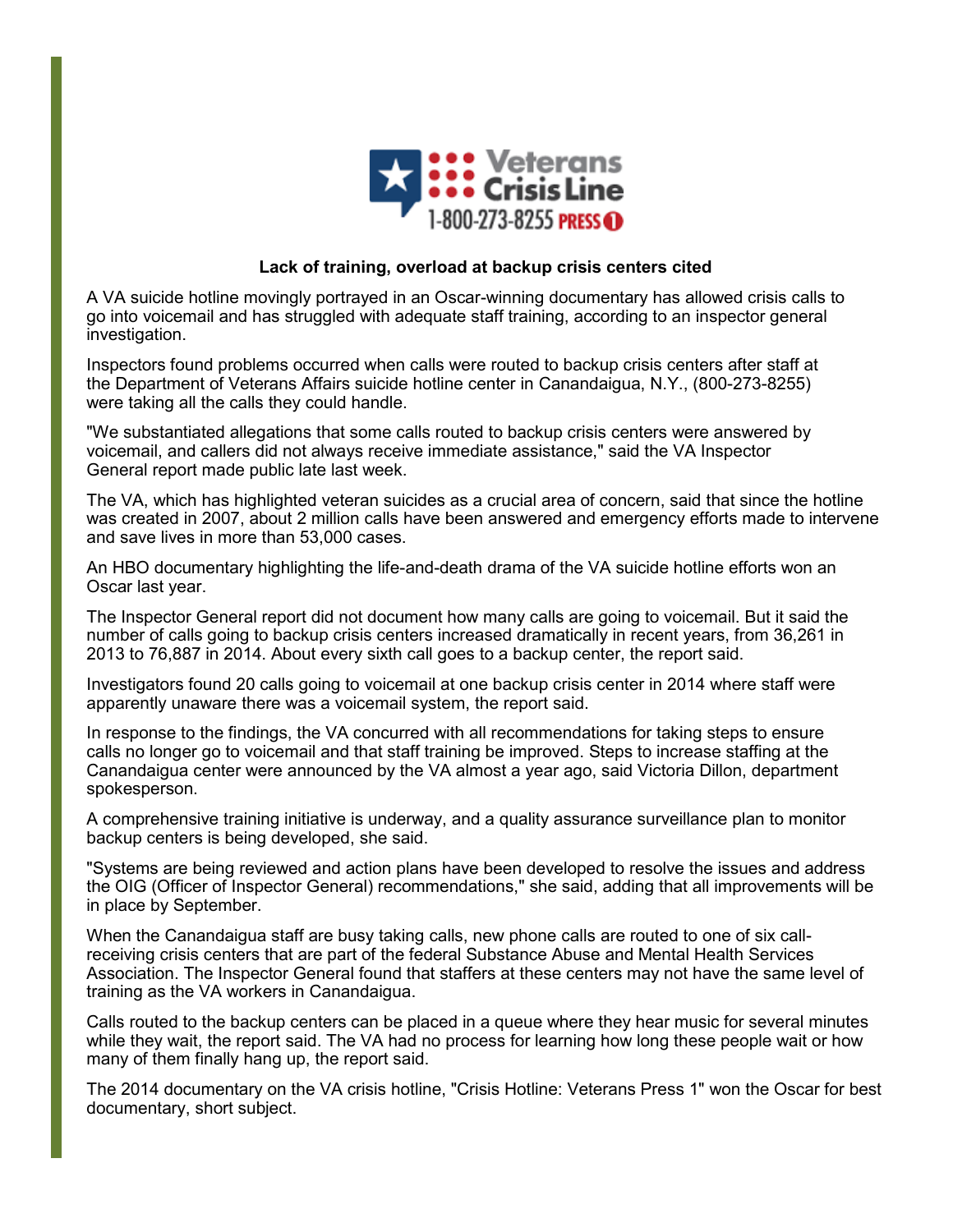



### **"Blue Water" Navy Veterans**

Montana's veterans deserve the best care our country can give them, but the Department of Veterans Affairs (VA) is failing them in their most basic responsibility.

Following a disappointing decision by the VA to not reverse a 2002 rule excluding "Blue Water" veterans from the VA benefits to which they should be entitled, Senator Gillibrand (D-NY) and I are calling on the Senate Veterans Affairs Committee to immediately take action and move forward our legislation that would provide a remedy to this injustice.

We're calling on the committee to pass our bill to ensure that "Blue Water" Navy veterans are made eligible for service-connected disability VA benefits and health care as a result of Agent Orange exposure during the Vietnam War.

It's far past time for our "Blue Water" veterans to get the benefits they deserve, but the situation at the VA is a bureaucratic nightmare. We owe it to Montana's vets and must prioritize their long-overdue benefits.

Congress must do what the VA has failed to do, and live up to the promises our government has made to our veterans. As Montana's voice in the U.S. Senate, I will continue fighting to ensure that our veterans get the care that they deserve.

As always, I encourage you to contact my office to express your concerns or opinions on policy issues important to you. And if we're not already connected on social media, I invite you to follow my daily updates on Facebook and Twitter.

It's my number one priority in Congress to represent the values and interests of the people of Montana, and your input is very helpful as I do. I also invite you to visit my website, www.daines.senate.gov, so we can stay in close touch.

> Bozeman Office Location 220 W. Lamme Street, Ste, 1D Bozeman, MT 58715 406.587.3446

> > www.daines.senate.gov